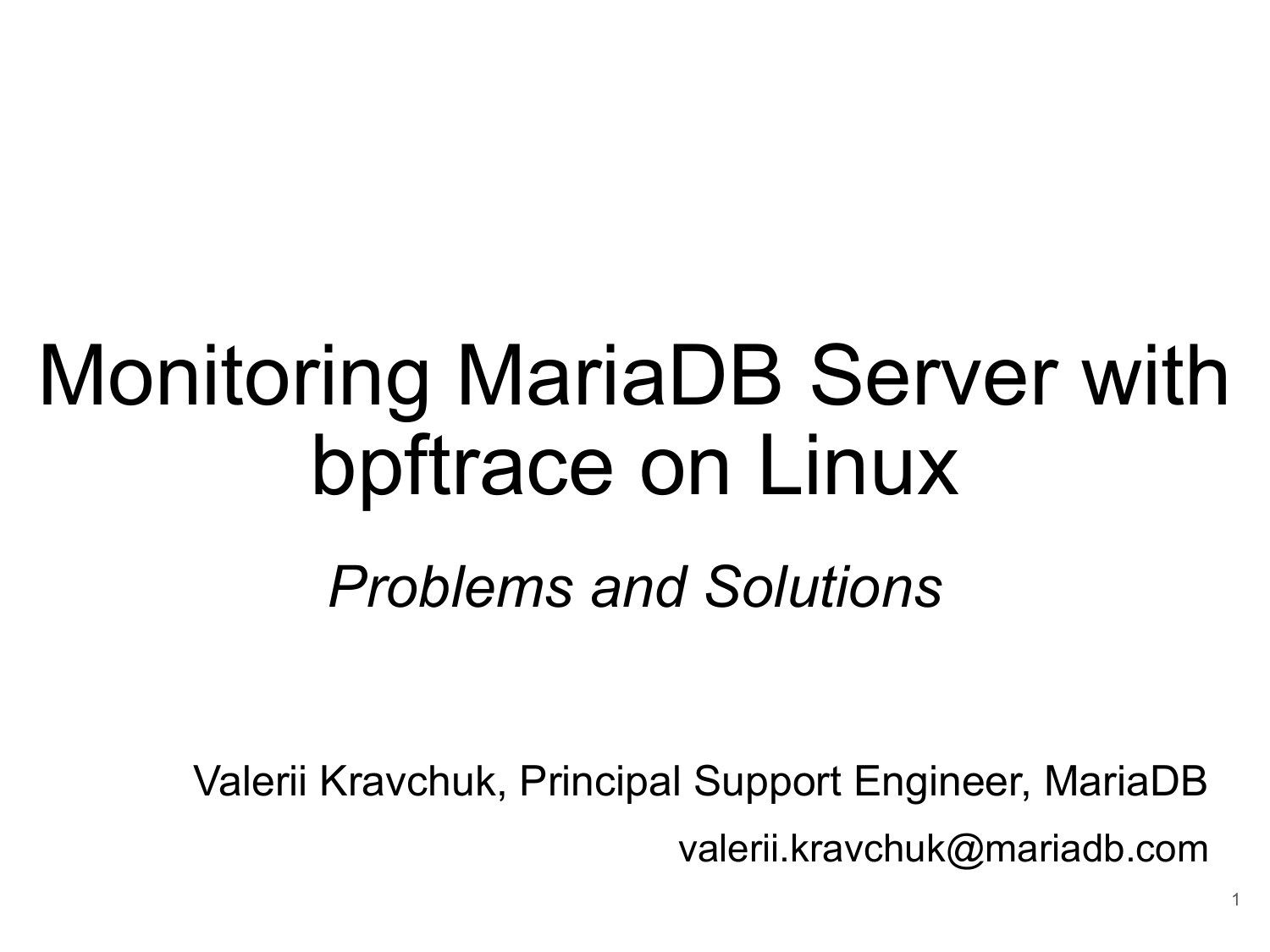### Who am I and What Do I Do?

#### **Valerii** (aka **Valeriy**) **Kravchuk**:

- MySQL Support Engineer in MySQL AB, Sun and Oracle, 2005-2012
- Principal Support Engineer in Percona, 2012-2016
- Principal Support Engineer in MariaDB Corporation since March 2016
- **<http://mysqlentomologist.blogspot.com>** my blog about MariaDB and MySQL (including some **[HowTo](http://mysqlentomologist.blogspot.com/search/label/howto)**s, not only bugs marketing)
- **<https://www.facebook.com/valerii.kravchuk>** my Facebook page
- **[@mysqlbugs](https://twitter.com/mysqlbugs) #bugoftheday**
- **[MySQL Community Contributor of the Year 2019](https://www.percona.com/blog/2019/05/29/mysql-community-awards-at-percona-live-2019/)**
- I speak about MySQL and MariaDB in public. Some slides from previous talks are [here](https://www.slideshare.net/valeriikravchuk1) and there...
- "[I solve problems"](http://mysqlentomologist.blogspot.com/2016/01/im-winston-wolf-i-solve-problems.html), "[I drink and I know things"](https://youtu.be/GYh7smM6YpM)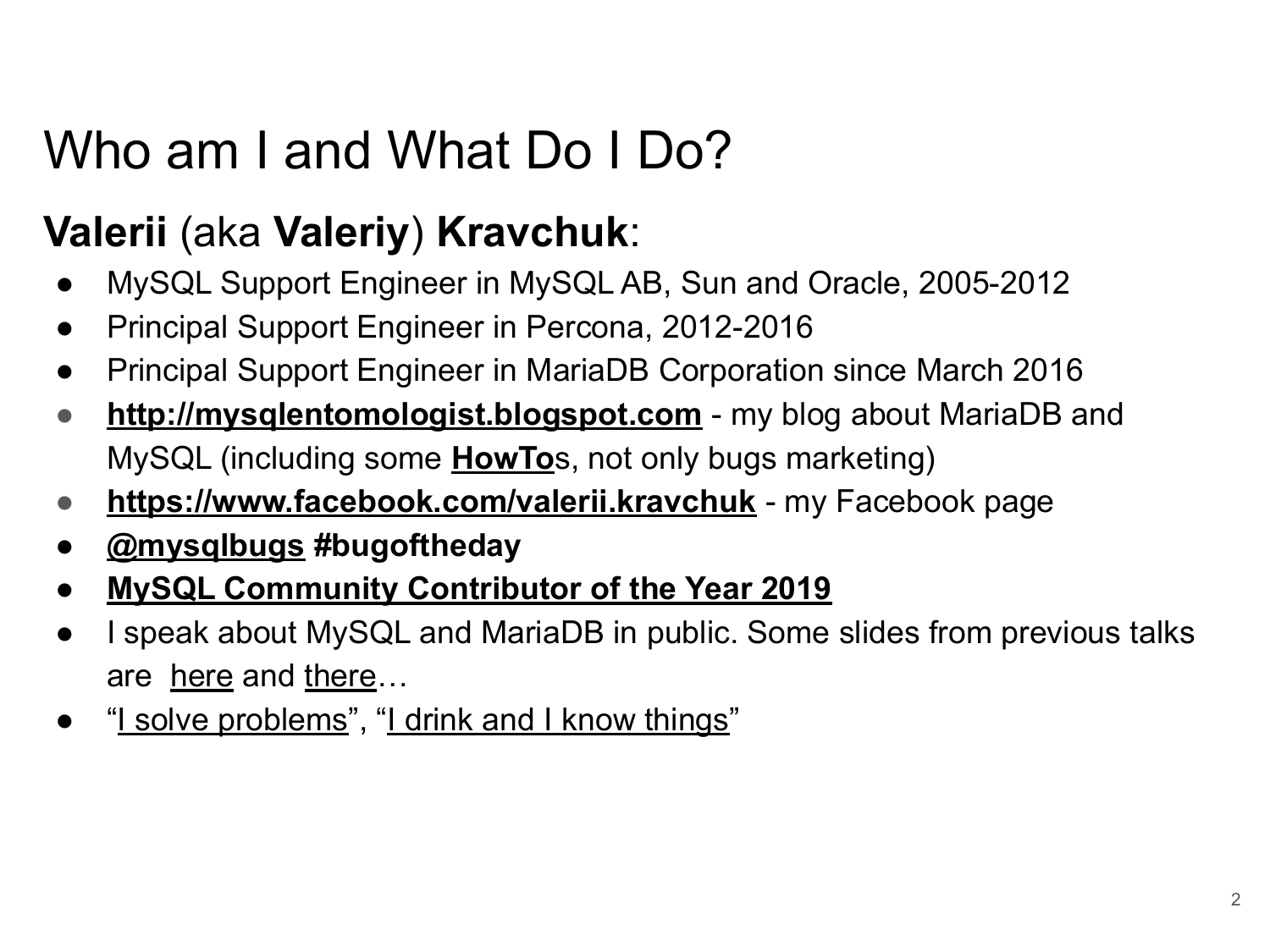#### **Disclaimers**

- Since September, 2012 I am an Independent Consultant providing services to different companies
- All views, ideas, conclusions, statements and approaches in my presentations and blog posts are mine and may not be shared by any of my previous, current and future employees, customers and partners
- All examples are either based on public information or are truly fictional and has nothing to do with any real persons or companies. Any similarities are pure coincidence :)
- The information presented is true to the best of my knowledge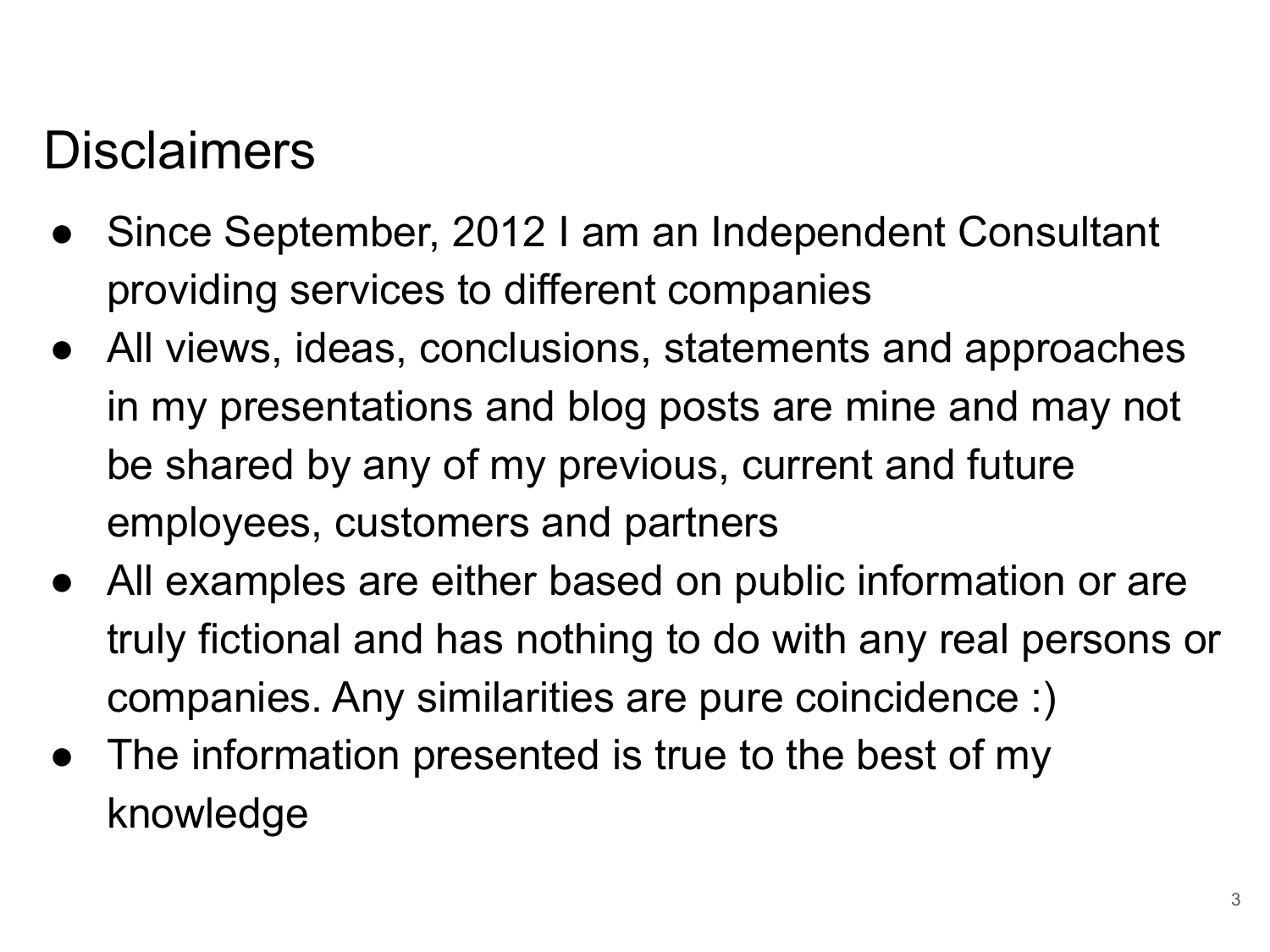### Sources of tracing and profiling info for MariaDB

- Trace files from **-debug** binaries
- **[Extended](https://www.percona.com/doc/percona-server/LATEST/diagnostics/slow_extended.html) slow query log**
- **● show** [**global**] **status**, **show engine innodb status**\G
- [InnoDB-related tables](https://mariadb.com/kb/en/library/information-schema-innodb-tables/) in the INFORMATION SCHEMA
- [userstat](https://mariadb.com/kb/en/user-statistics/) operations per user, client, table or index
- **show profiles;**
- PERFORMANCE\_SCHEMA (MariaDB 10.5 [added](https://mariadb.com/kb/en/changes-improvements-in-mariadb-105/#performance-schema-updates-to-match-mysql-57-instrumentation-and-tables) [memory instrumentation](https://mariadb.com/kb/en/changes-improvements-in-mariadb-105/#performance-schema-updates-to-match-mysql-57-instrumentation-and-tables) and some more)
- OS-level tracing and profiling tools:
	- **/proc** sampling
	- **ftrace** and **perf** profiler
	- eBPF, **bcc** tools and **bpftrace**
- [tcpdump analysis](https://vividcortex.com/blog/2014/02/25/performance-schema-slowquery-log-tcp-sniffing/)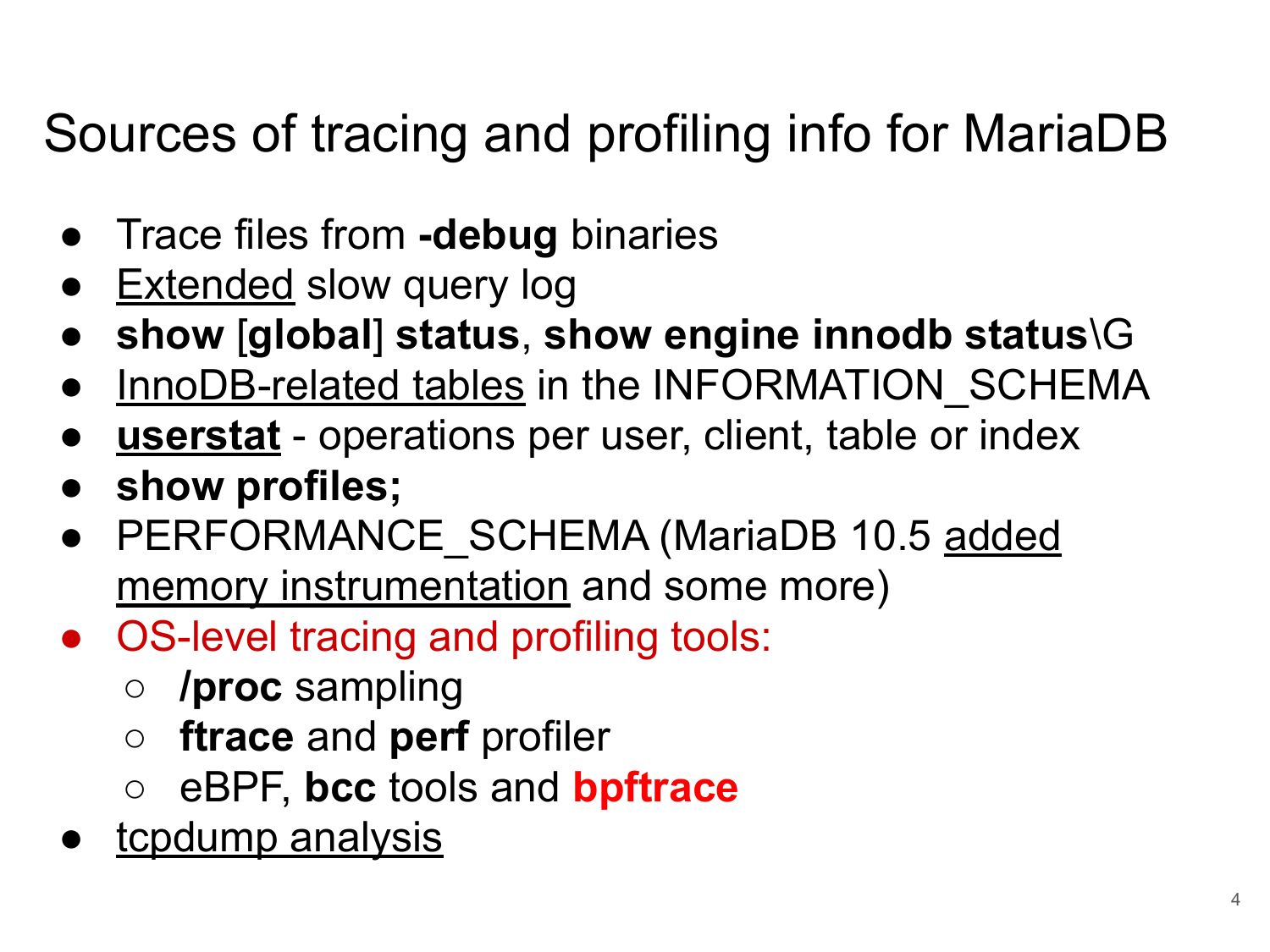#### What is this session about?

- It's about [tracing](https://en.wikipedia.org/wiki/Tracing_(software)) and [profiling](https://en.wikipedia.org/wiki/Profiling_(computer_programming)) MariaDB server in **production** on recent Linux versions with eBPF-based **[bpftrace](https://github.com/iovisor/bpftrace)** tool
- I plan to present and discuss some (mostly resolvable) dynamic tracing problems one may hit with MariaDB server
- [Performance impact](https://www.slideshare.net/ValeriyKravchuk/applying-profilers-to-my-sql-fosdem-2017) of tracing and profiling in production matters
- Why not about [Performance Schema](https://mariadb.com/kb/en/performance-schema-overview/)?
- Why not about **perf** and **bcc** tools?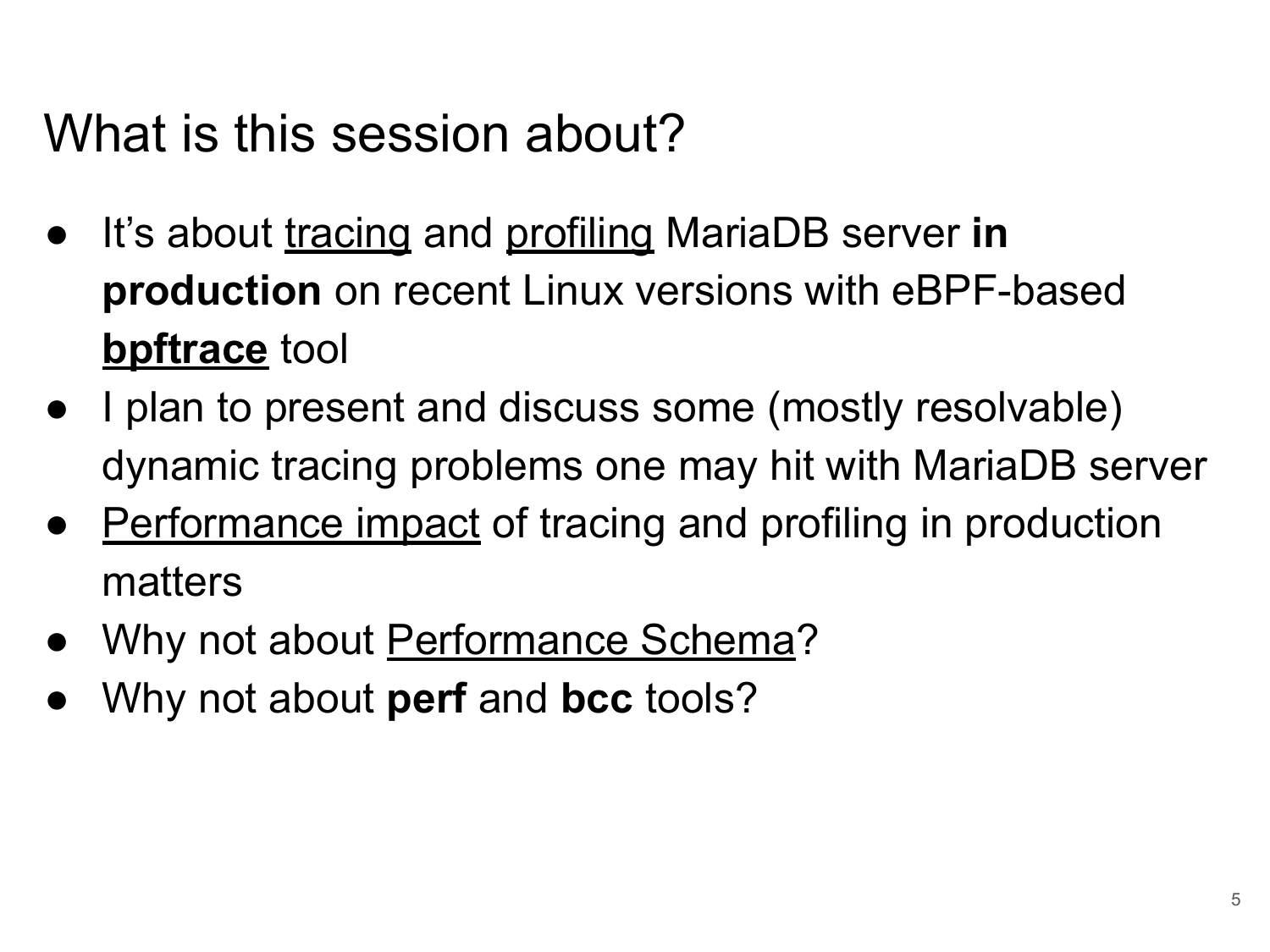#### So, what do I suggest?

- Use modern Linux tracing tools while troubleshooting MariaDB server!
- Yes, all that kernel and user probes and tracepoints, with **bpftrace** if Linux kernel version allows to use it
- **[Brendan D. Gregg](http://www.brendangregg.com/)** explained the role of **bpftrace** in the global picture:

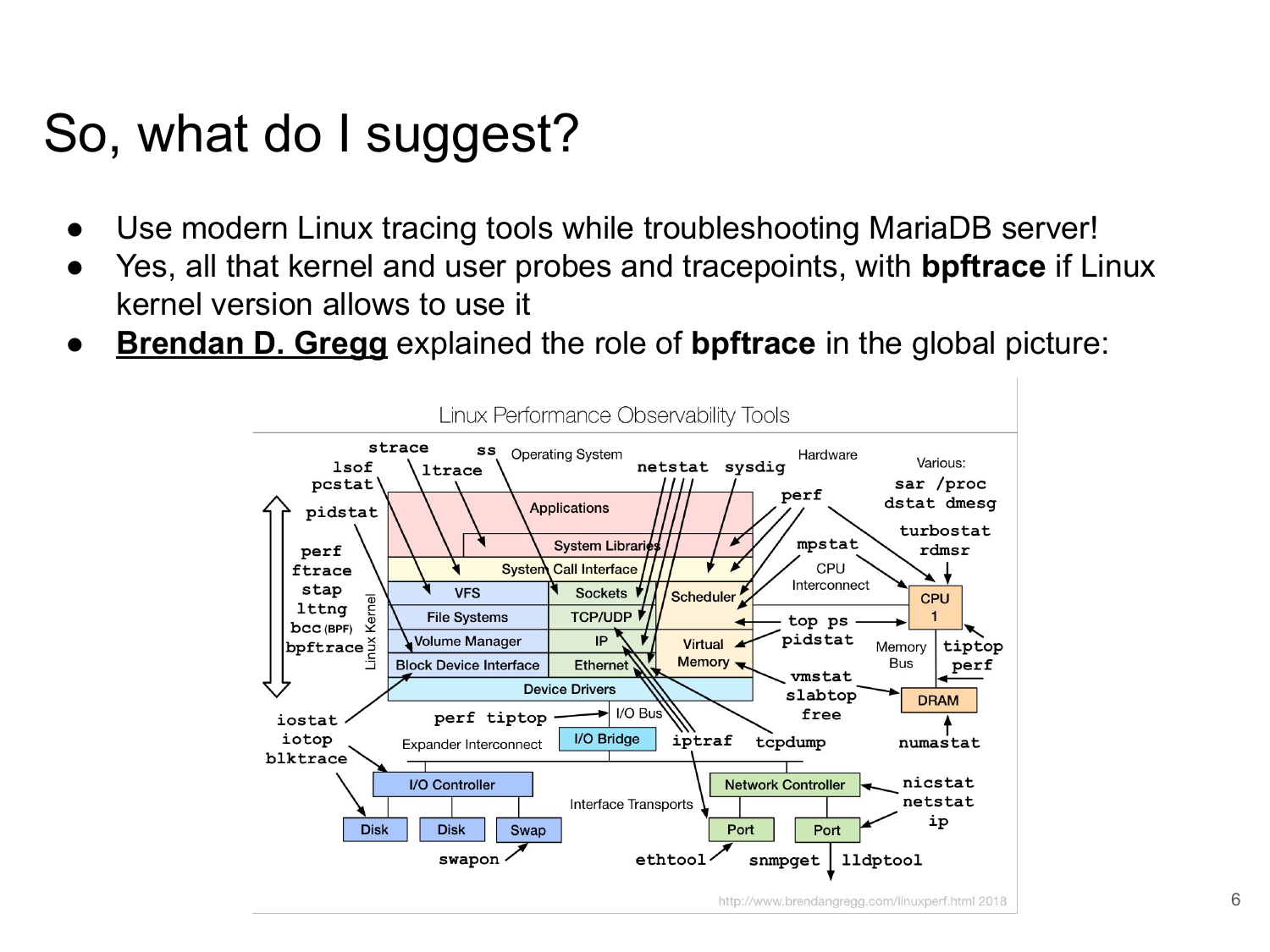#### Tracing events sources

- So, *tracing* is basically *doing something* whenever specific *events* occur
- Event data can come from the kernel or from userspace (apps and libraries). Some of them are automatically available without further upstream developer effort, others require manual annotations:

|                  | <b>Automatic</b> | <b>Manual annotations</b> |
|------------------|------------------|---------------------------|
| <b>Kernel</b>    | kprobes          | Kernel tracepoints        |
| <b>Userspace</b> | uprobes          | <b>USDT</b>               |

- *Kprobe* the mechanism that allows tracing any function call inside the kernel
- *Kernel tracepoint* tracing custom events that the kernel developers have defined (with TRACE\_EVENT macros).
- *Uprobe* for tracing user space function calls
- *USDT* (e.g. DTrace probes) stands for *Userland Statically Defined Tracing*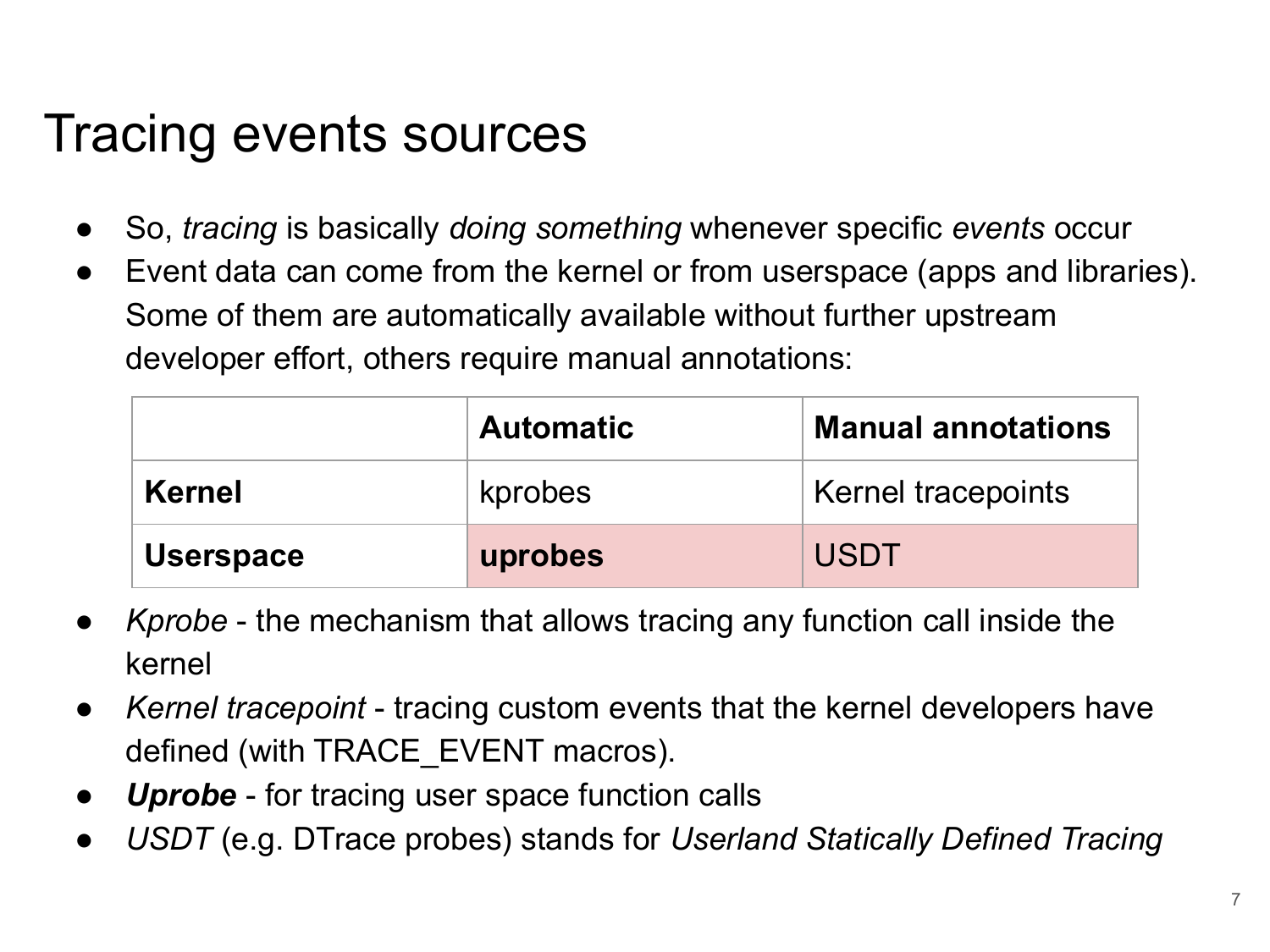#### eBPF: extended Berkeley Packet Filter

- **[eBPF](https://lwn.net/Articles/740157/)** is a tiny language for a VM that can be executed inside Linux Kernel. *eBPF* instructions can be JIT-compiled into a native code. *eBPF* was originally conceived to power tools like *tcpdump* and implement programmable network packed dispatch and tracing. Since Linux 4.1, *eBPF* programs can be attached to *kprobes* and later - *uprobes*, enabling efficient programmable tracing
- **Brendan Gregg** explained it [here](http://www.brendangregg.com/ebpf.html):

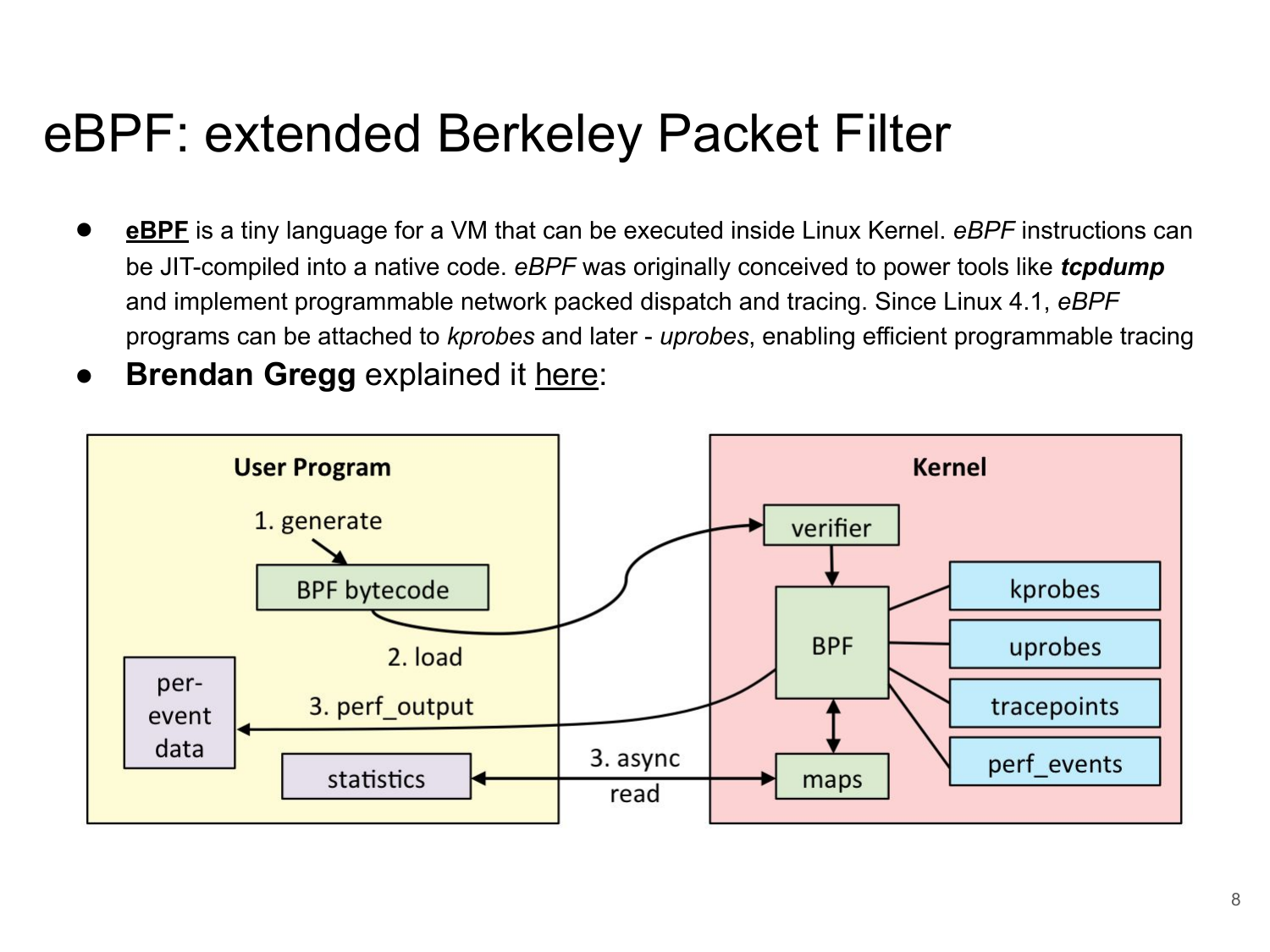#### More about eBPF

#### **Julia Evans** explained it [here](https://jvns.ca/blog/2017/07/05/linux-tracing-systems/#ebpf):

- 1. You write an "*eBPF program*" (often in C, Python or use a tool that generates that program for you) for LLVM. It's the "probe".
- 2. You ask the kernel to attach that probe to a kprobe/uprobe/tracepoint/dtrace probe
- 3. Your program writes out data to an eBPF map / ftrace / perf buffer
- 4. You have your precious preprocessed data exported to userspace!

#### **[eBPF](https://ebpf.io/)** is a part of any modern Linux (kernel 4.9+):

- 4.1 kprobes
- 4.3 uprobes
- 4.6 stack traces, **count** and **hist** [builtins](https://github.com/iovisor/bpftrace/blob/master/docs/reference_guide.md#1-builtins-2) (use PER CPU maps for accuracy and efficiency)
- 4.7 tracepoints
- 4.9 timers/profiling
- You don't have to install any kernel modules
- You can define your own programs to do any fancy aggregation you want, so it's really powerful
- DBAs usually use eBPF via some existing **[bcc](https://github.com/iovisor/bcc)** frontend. Check some <u>here</u>.
- Recently a very convenient **bpftrace** frontend was added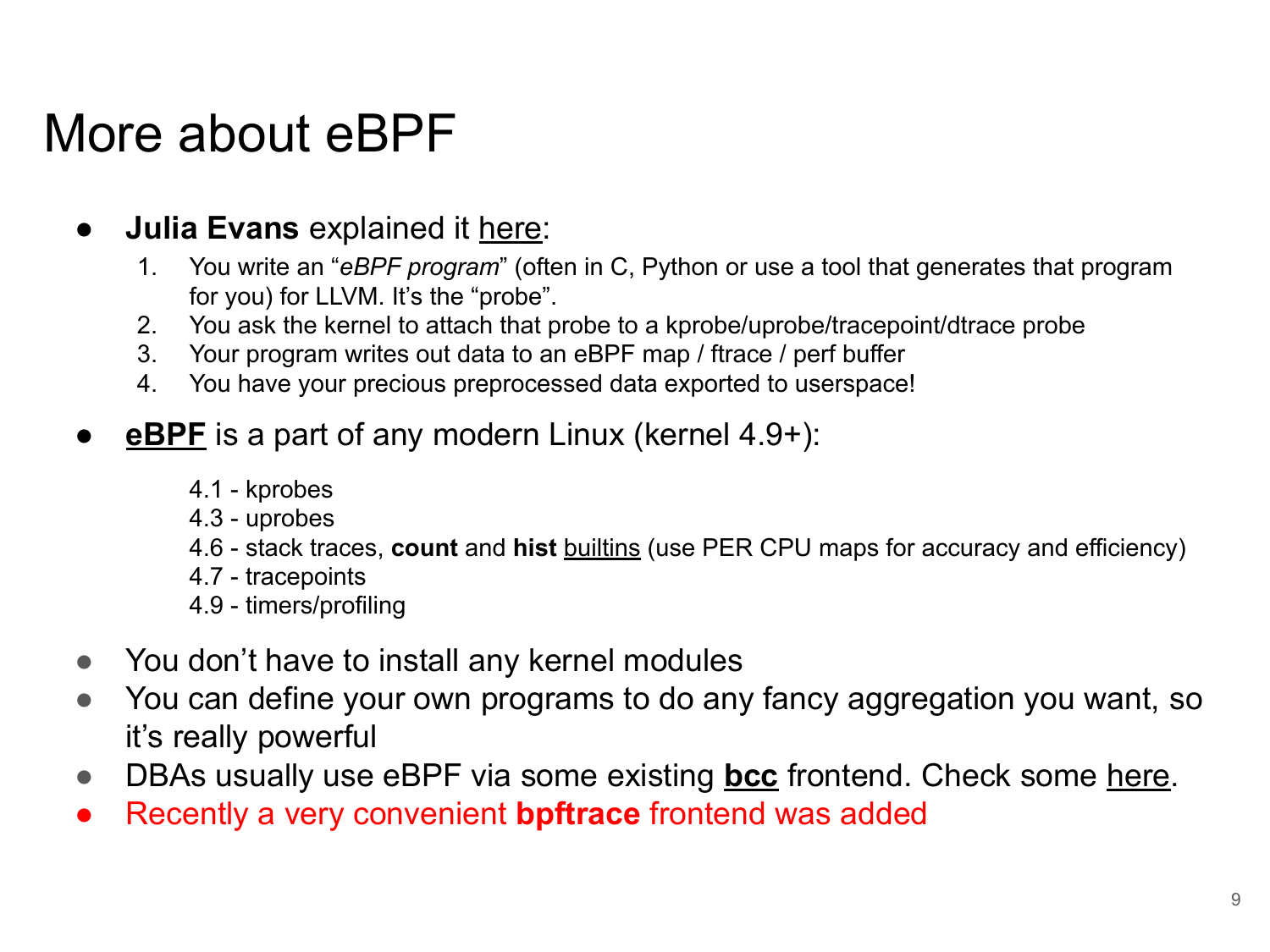#### **[bpftrace](https://github.com/iovisor/bpftrace)** as a frontend for eBPF

- **[bpftrace](https://www.mankier.com/8/bpftrace)** (frontend with [programming language\)](https://github.com/iovisor/bpftrace/blob/master/docs/reference_guide.md) allows to define actions for probes presented below in <u>easy and flexible way</u>
- How to start using **bpftrace**? You need recent enough kernel 5.x.y, install the package or build it from GitHub source and then...

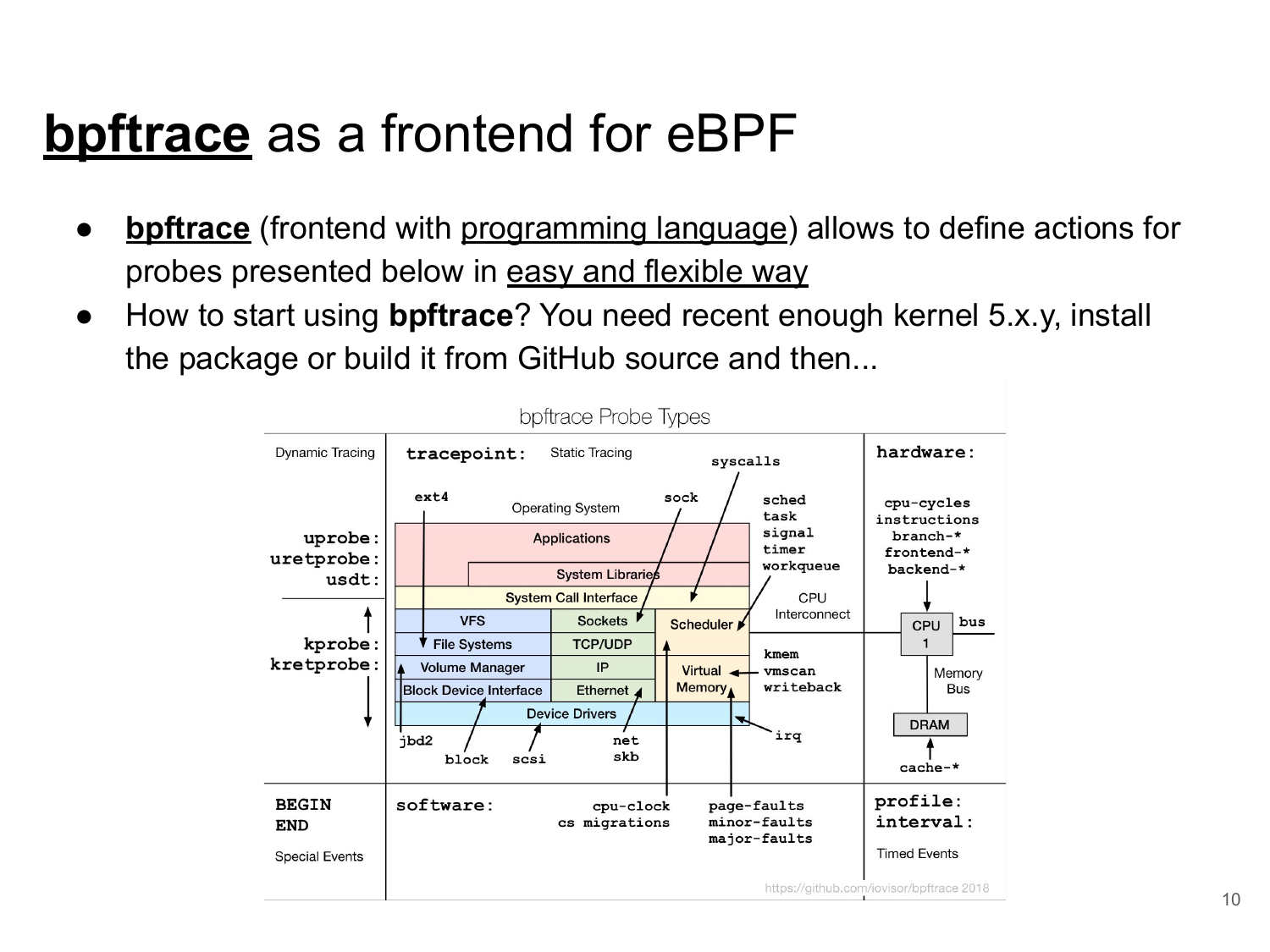### Study at least one-liner bpftrace examples

- **● [https://github.com/iovisor/bpftrace/blob/master/docs/tutorial\\_one\\_liners.](https://github.com/iovisor/bpftrace/blob/master/docs/tutorial_one_liners.md) [md](https://github.com/iovisor/bpftrace/blob/master/docs/tutorial_one_liners.md)**
- **Command line options -l** | **-e 'program'** | -p PID | -c CMD | --unsafe | -d | -dd | -v | ...
- Listing probes that match a template: bpftrace -l 'tracepoint:syscalls:sys\_enter\_\*'
- Tracing file opens may look as follows:
	- # **bpftrace -e 'tracepoint:syscalls:sys\_enter\_openat \**
	- **{ printf("%s %s\n", comm, str(args->filename)); }'**
- The program consists of one or more of the following sequences: *probe*[,*probe*,...] [/*filter*/] { *action* }
- For me the language resembles **awk** (see the **[Reference Guide](https://github.com/iovisor/bpftrace/blob/master/docs/reference_guide.md)**)
- More from **Brendan Gregg** (as of August 2019) on it is [here](https://opensource.com/article/19/8/introduction-bpftrace)
- "[Bpftrace is wonderful! Bpftrace is the future!](https://www.joyfulbikeshedding.com/blog/2019-01-31-full-system-dynamic-tracing-on-linux-using-ebpf-and-bpftrace.html#what-trace-points-are-available-what-should-i-trace)"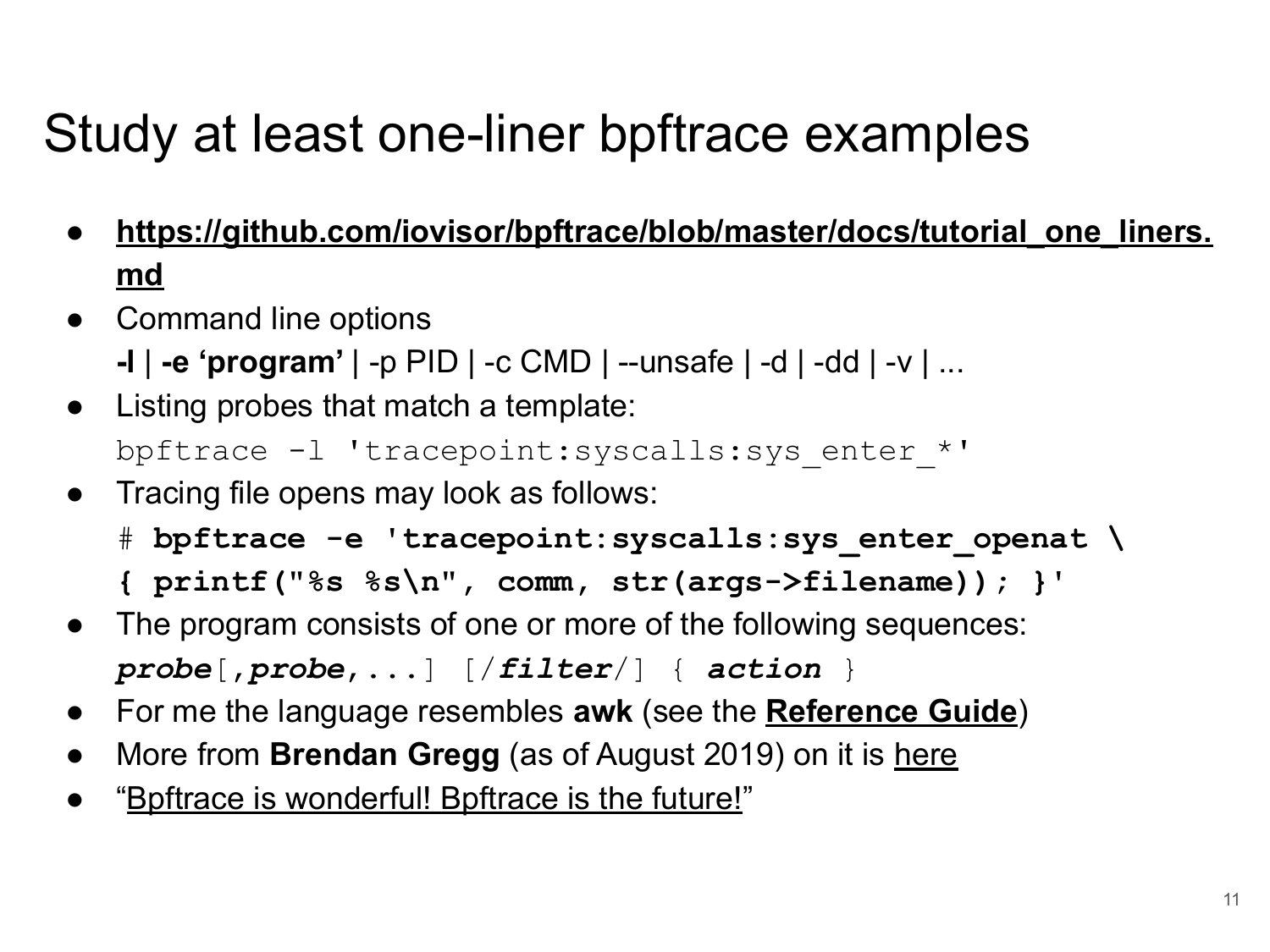#### Check and use existing bpftrace programs

#### They are in the **tools** [subdirectory](https://github.com/iovisor/bpftrace/tree/master/tools):

| $[root@fc31$ tools]# 1s  |                       |                        |
|--------------------------|-----------------------|------------------------|
| bashreadline.bt          | loads example.txt     | syscount example.txt   |
| bashreadline example.txt | mdflush.bt            | tcpaccept.bt           |
| biolatency.bt            | mdflush example.txt   | tcpaccept example.txt  |
| biolatency example.txt   | naptime.bt            | tcpconnect.bt          |
| biosnoop.bt              | naptime example.txt   | tcpconnect example.txt |
| biosnoop example.txt     | oomkill.bt            | tcpdrop.bt             |
| biostacks.bt             | oomkill example.txt   | tcpdrop example.txt    |
| biostacks example.txt    | opensnoop.bt          | tcplife.bt             |
| bitesize.bt              | opensnoop example.txt | tcplife example.txt    |
| bitesize example.txt     | pidpersec.bt          | tcpretrans.bt          |
| capable.bt               | pidpersec example.txt | tcpretrans example.txt |
| capable example.txt      | runglat.bt            | tcpsynbl.bt            |
|                          |                       |                        |

- Ready to use for ad hoc OS level tracing and monitoring
- Good examples on how to use kprobes and tracepoints, clean up everything, use **hist()** and other built in functions
- See [my blog post](https://mysqlentomologist.blogspot.com/2021/01/playing-with-recent-bpftrace-and_24.html) for a lot more details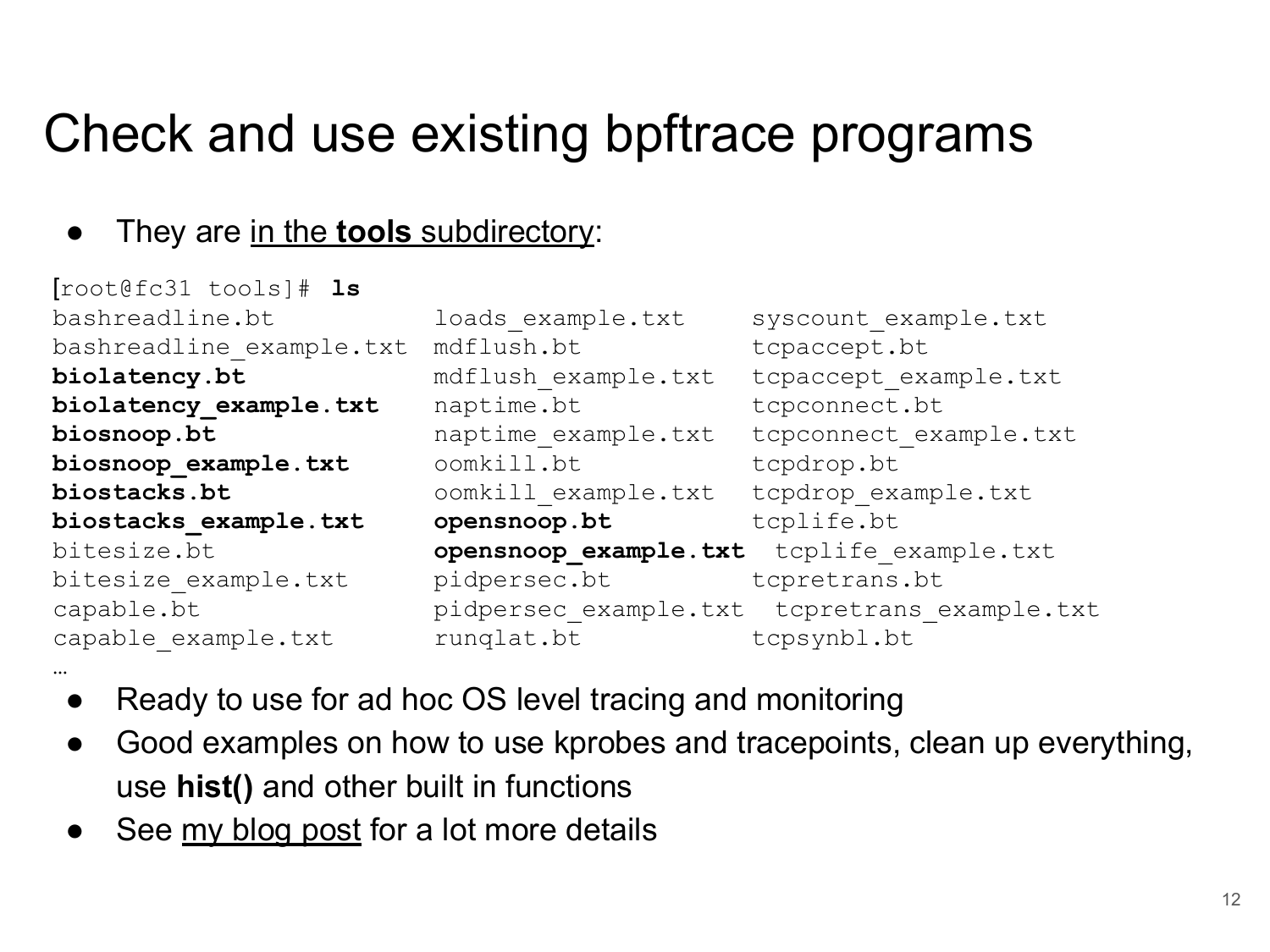#### Adding a uprobe to MariaDB 10.5 with bpftrace

- The idea is to add dynamic probes to capture SQL queries (and their execution times)
- This was done on Fedora 31, see [my blog post](https://mysqlentomologist.blogspot.com/2021/01/playing-with-recent-bpftrace-and.html) for the details
- First I had to find out with **gdb** or code where is the query stored/passed
- I already know that it is in the third argument in this call: **dispatch\_command**(enum\_server\_command, THD\*, **char\***, ...)
- Then it's just as easy as follows (note the mangled function name):

```
[openxs@fc31 ~]$ sudo bpftrace -e ' 
uprobe:/home/openxs/dbs/maria10.5/bin/mariadbd:_Z16dispatch_com
mand19enum_server_commandP3THDPcjbb { @sql[tid] = str(arg2); 
@start[tid] = nsecs; } 
uretprobe:/home/openxs/dbs/maria10.5/bin/mariadbd:_Z16dispatch_
command19enum_server_commandP3THDPcjbb /@start[tid] != 0/ { 
printf("%s : %u %u ms\n", @sql[tid], tid, (nsecs - 
@start[tid])/1000000); } '
```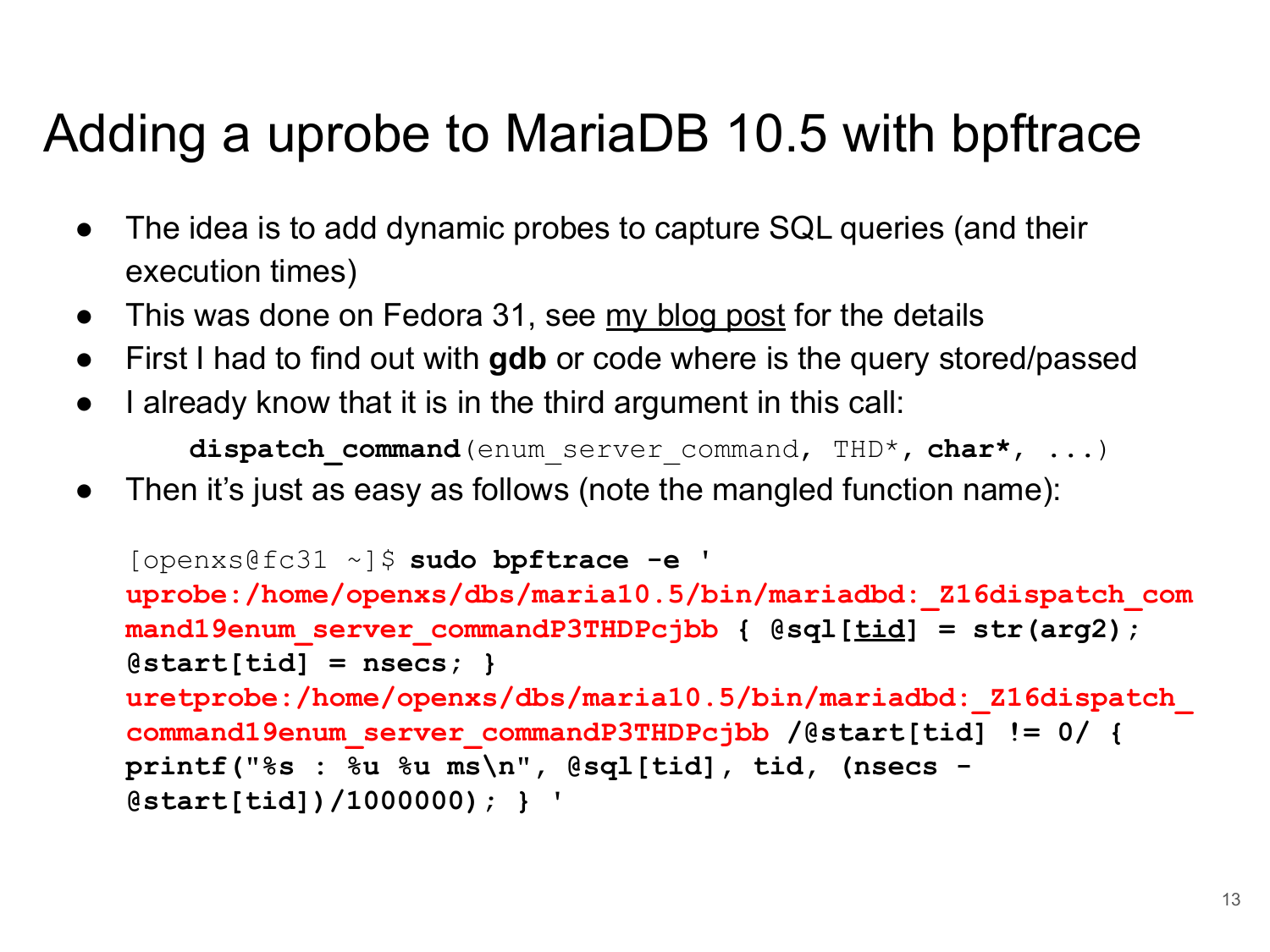#### Adding a uprobe to MariaDB 10.5 with bpftrace

We have queries captured with probe added on previous slide:

```
Attaching 2 probes...
select sleep(1) : 4029 1000 ms
  : 4029 0 ms
select sleep(2) : 4281 2000 ms
  : 4281 0 ms
select sleep(3) : 4283 3000 ms
  : 4283 0 ms
select sleep(4) : 4282 4000 ms
  : 4282 0 ms
^{\wedge}C...
```
- We do not need to find addresses, understand the way parameters are passed via CPU registers, and usually can access structure fields etc, but studying the source code of the specific version is still essential
- Version 0.11 understands non-mangled C++ function signatures...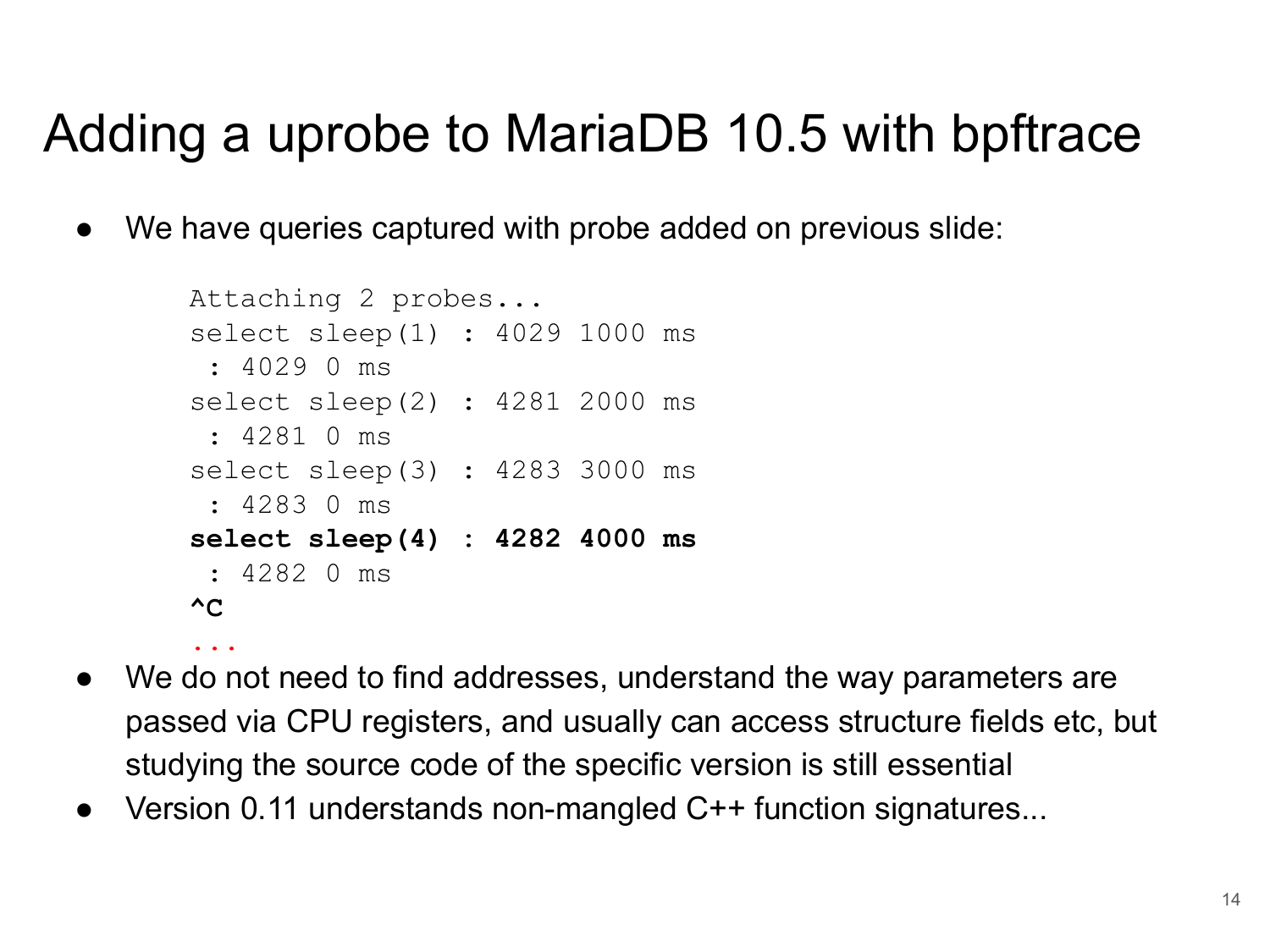#### Getting stack traces with bpftrace

- See **[ustack\(\)](https://github.com/iovisor/bpftrace/blob/master/docs/reference_guide.md#16-ustack-stack-traces-user)** etc in the [Reference Guide](https://github.com/iovisor/bpftrace/blob/master/docs/reference_guide.md)
- This is how we can use **bpftrace** as a poor man's profiler: sudo bpftrace -e '**profile**:hz:99 **/comm == "mariadbd"/** {printf("# %s\n", **ustack(perf)**);}' > /tmp/ustack.txt
- We get output like this by default (perf argument adds address etc):

```
...
mysqld stmt execute(THD*, char*, unsigned int)+37
dispatch command(enum server command, THD*, char*,
unsigned int, bool, bool)+5123
do command(FHD*)+368tp_callback(TP_connection*)+314
worker main(void*)+160start_thread+234
```
See my recent [blog post](http://mysqlentomologist.blogspot.com/2020/01/using-bpftrace-on-fedora-29-more.html) for more details on what you may want to do next :)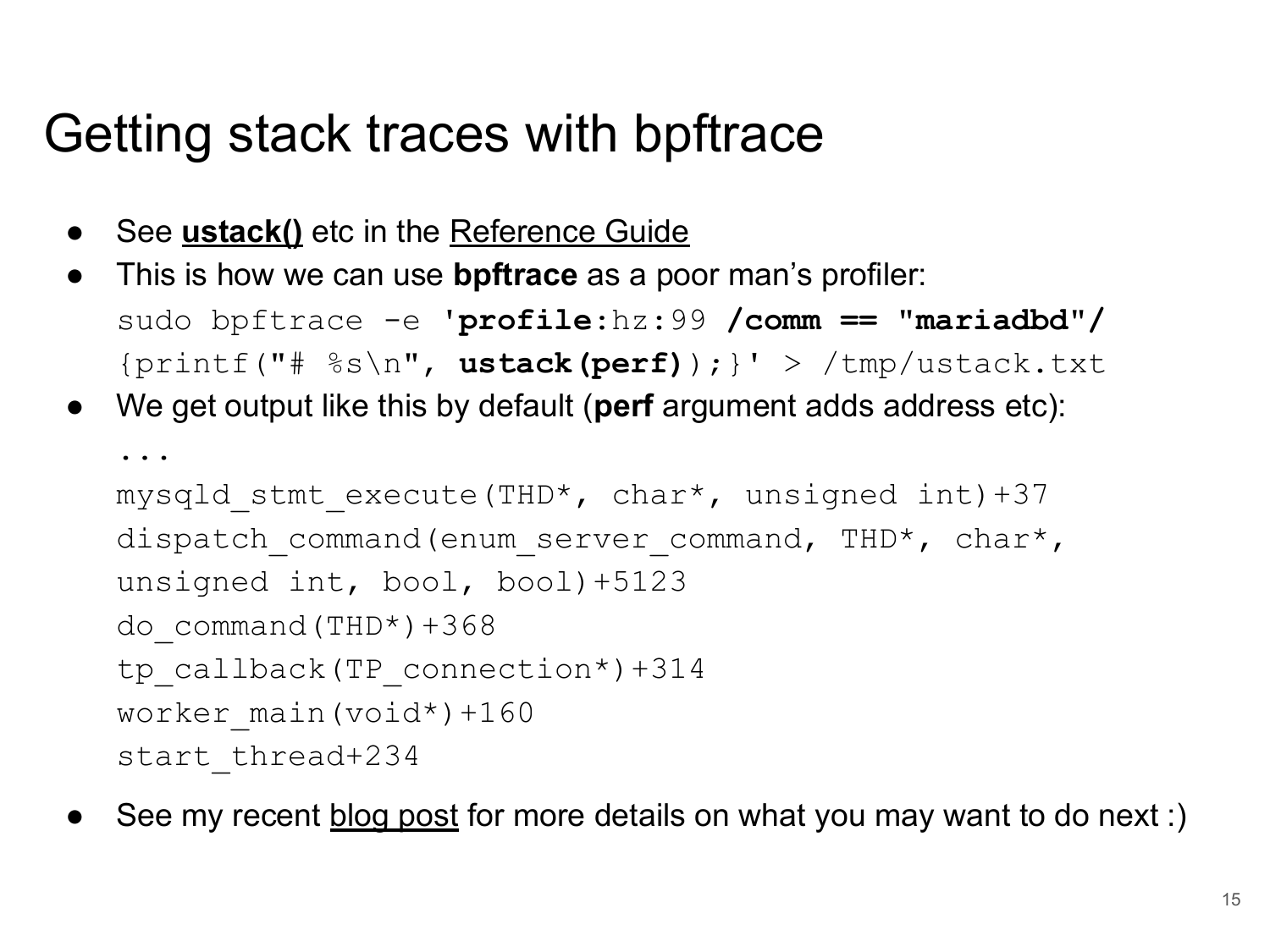#### Tracing pthread\_mutex\_lock with bpftrace

- You can find more details in my [recent blog post](https://mysqlentomologist.blogspot.com/2021/01/playing-with-recent-bpftrace-and.html)
- But basically we need to trace **pthread\_mutex\_lock** calls in the **libpthread.so.\*** and count different strack traces that led to them, then output the summary:

```
[openxs@fc31 ~]$ ldd /home/openxs/dbs/maria10.5/bin/mariadbd | grep thread
     libpthread.so.0 => /lib64/libpthread.so.0 (0x00007f3d957bf000)
[openxs@fc31 ~]$ sudo bpftrace -e 
'uprobe:/lib64/libpthread.so.0:pthread_mutex_lock /comm == "mariadbd"/ { 
\theta[ustack] = count(); } ' > /tmp/bpfmutex.txt
\wedge C
```
Take care about the performance impact for tracing frequent events!

```
...
[ 10s ] thds: 32 tps: 658.05 qps: 13199.78 (r/w/o:
9246.09/2634.40/1319.30) lat (ms,95%): 227.40 err/s: 0.00 reconn/s: 0.00
[ 20s ] thds: 32 tps: 737.82 qps: 14752.19 (r/w/o: 
10325.44/2951.30/1475.45) lat (ms,95%): 193.38 err/s: 0.00 reconn/s: 0.00
[ 30s ] thds: 32 tps: 451.18 qps: 9023.16 (r/w/o: 6316.56/1804.03/902.57) 
lat (ms,95%): 320.17 err/s: 0.00 reconn/s: 0.00
[ 40s ] thds: 32 tps: 379.09 qps: 7585.24 (r/w/o: 5310.19/1516.87/758.18) 
lat (ms,95%): 390.30 err/s: 0.00 reconn/s: 0.00
```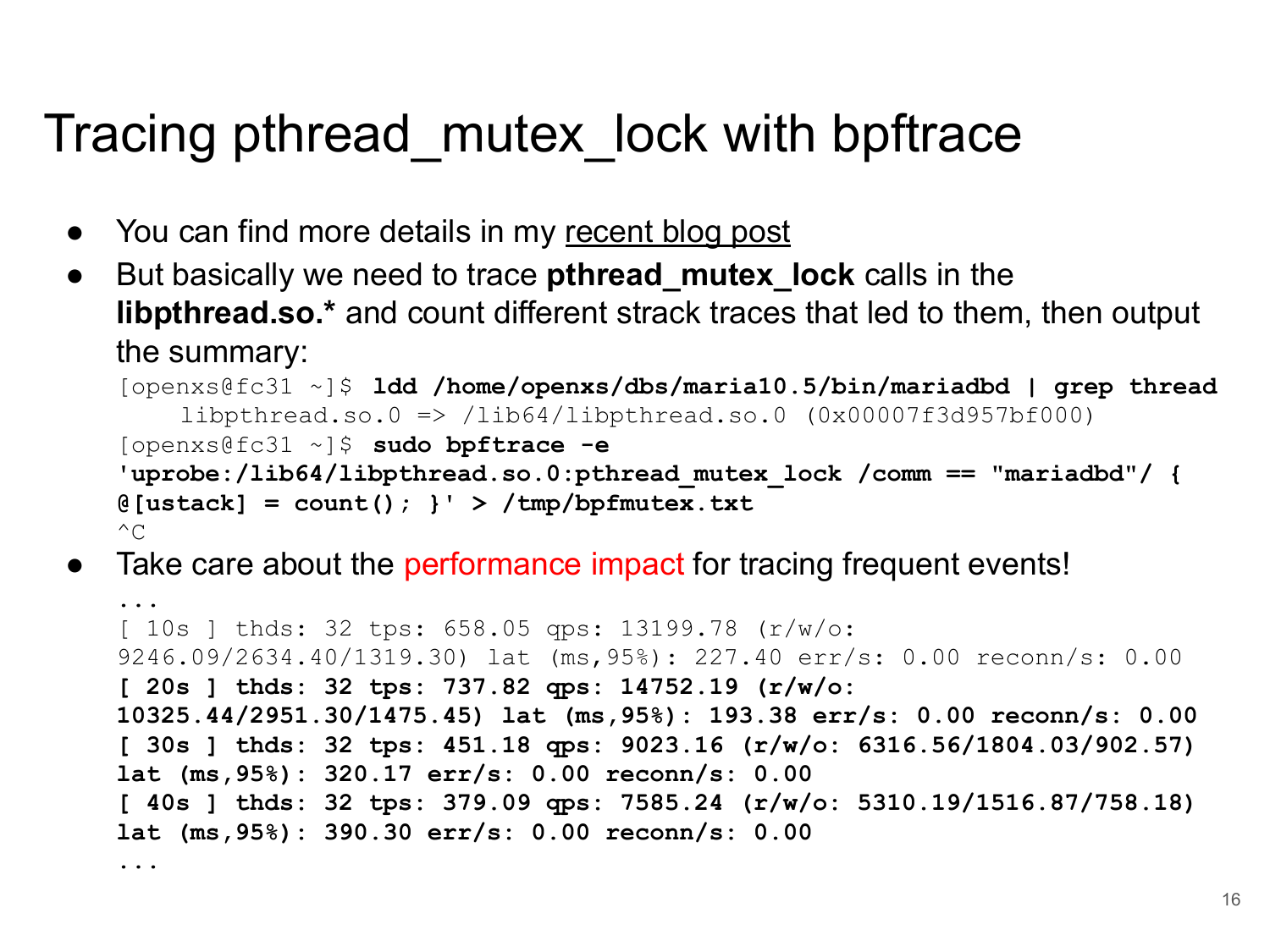#### Performance impact of pt-pmp vs perf vs bpftrace

- Consider sysbench (I/O bound) test on Q8300 @ 2.50GHz Fedora box: sysbench /usr/local/share/sysbench/ **oltp\_point\_select.lua** --mysql-host=127.0.0.1 --mysql-user=root --mysql-port=3306 **--threads=12** --tables=4 --table-size=1000000 --time=60 --report-interval=5 run
- I've executed it without tracing and with the following (compatible?) data collections working for same 60 seconds:

```
1. sudo pt-pmp --interval=1 --iterations=60 --pid=`pidof mysqld`
```

```
2. sudo perf record -F 99 -a -g -- sleep 60
```

```
[ perf record: Woken up 17 times to write data ]
```

```
[ perf record: Captured and wrote 5.464 MB perf.data (23260 samples) ]
```

```
3. sudo bpftrace -e 'profile:hz:99 { @[ustack] = count(); }' >
```

```
/tmp/bpftrace-stack.txt
```

```
[openxs@fc29 tmp]$ ls -l /tmp/bpftrace-stack.txt
```
-rw-rw-r--. 1 openxs openxs **2980460** Jan 29 12:24 /tmp/bpftrace-stack.txt

● Average QPS: 27272 | 15279 (**56%**) | 26780 (98.2%) | 27237 (**99.87%**)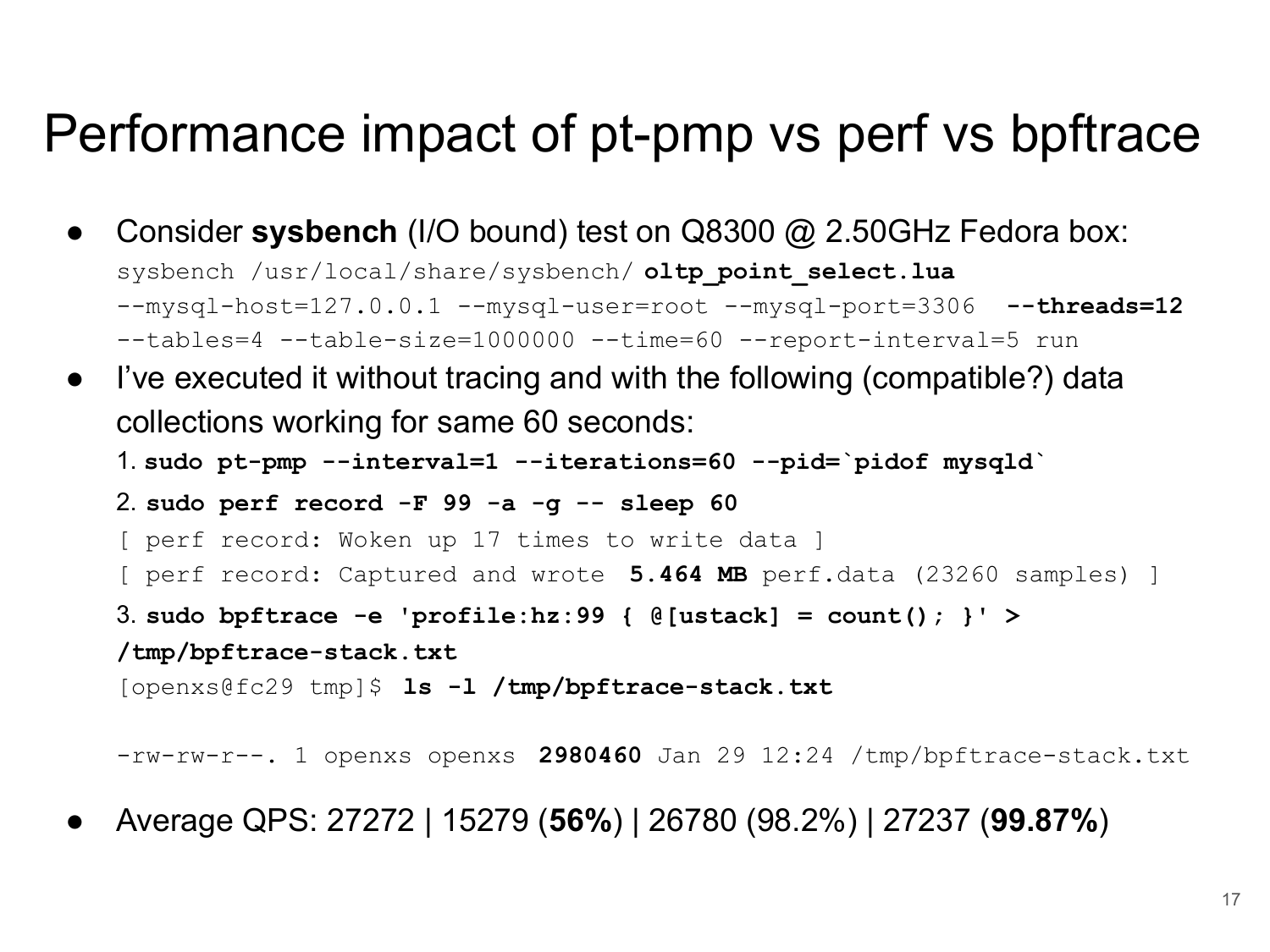#### Problems of dynamic tracing with bpftrace

- **root**/**sudo** access is required
- Limit memory and CPU usage while in kernel context
- Do as much aggregations as possible in the probes
- How to add dynamic probe to some line inside the function (doable in **perf**)?
- C++ (mangled names, class members, virtual member functions) and access to complex structures (**bpftrace** needs headers)
- eBPF tools rely on recent Linux kernels (4.9+). Use **perf** for older versions!
- **-fno-omit-frame-pointer** must be used everywhere to see reasonable stack traces
- **-debuginfo** packages, symbolic information for binaries?
- More tools to install (and maybe build from source), but **[BTF+](http://www.brendangregg.com/blog/2020-11-04/bpf-co-re-btf-libbpf.html)CO-RE** etc may help.
- I had not (yet) used **bpftrace** for real life Support issues at customer side (**gdb** and **perf** are standard tools for many customers already).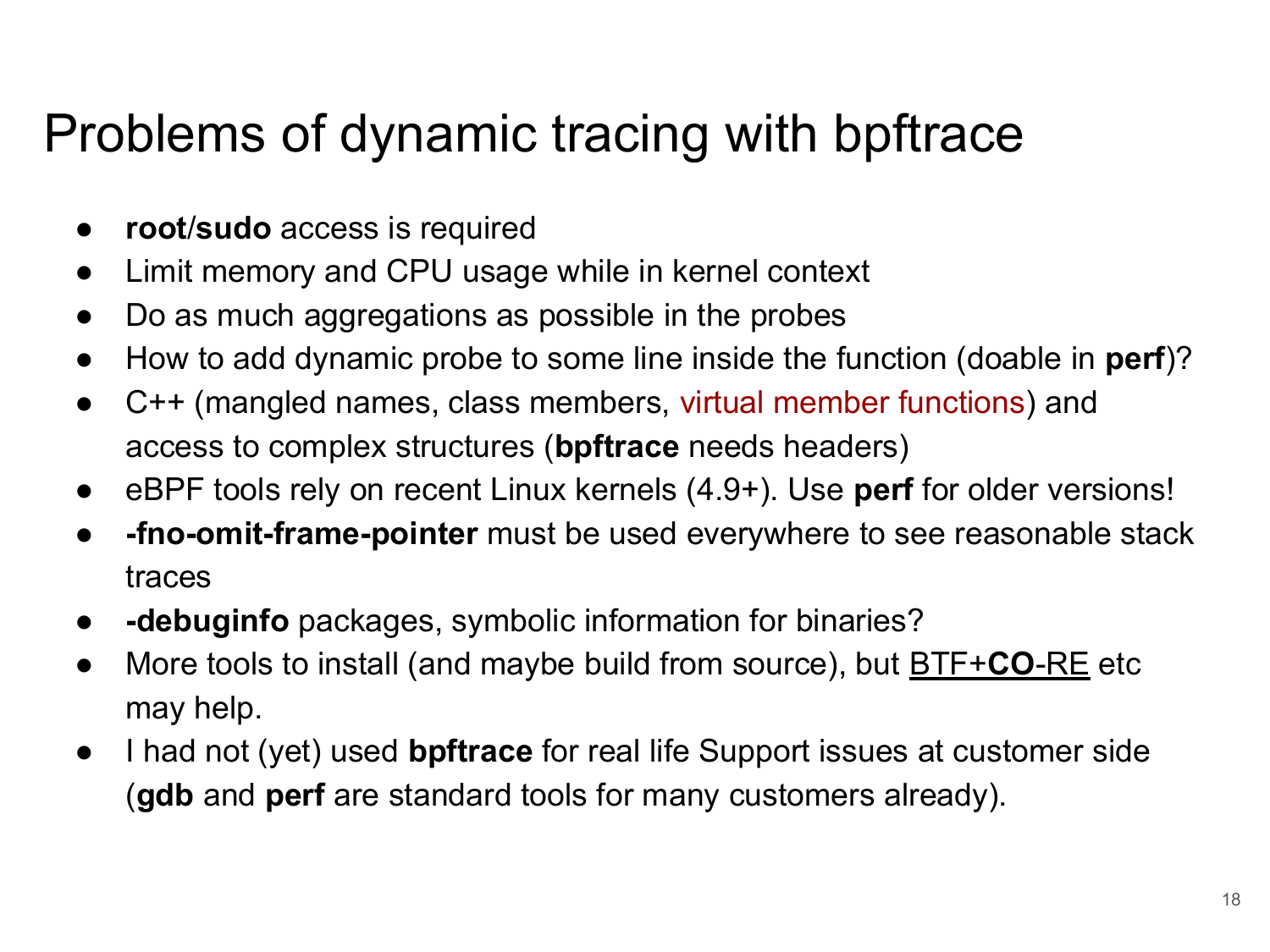#### Am I crazy trying these and suggesting to DBAs?

- Quite possible, maybe I just have too much free time :)
- Or maybe I do not know how to use Performance Schema properly :)
- But [I am not alone](https://www.percona.com/community-blog/2020/02/05/finding-mysql-scaling-problems-using-perf/)… **Markos Albe** also speaks about **perf** and **eBPF/bcc** tools, **Daniel Black** [writes](https://www.percona.com/community-blog/2020/02/05/finding-mysql-scaling-problems-using-perf/) and speaks about **perf**....
- Dynamic tracers are proven tools for **instrumenting OS calls** (probes for measuring I/O latency at microsecond precision, for example)
- Dynamic tracing of RDBMS **userspace** is a topic of growing interest, with a lot of RAM and workloads that are often CPU-bound these days.
- For open source RDBMS like MariaDB there is *no good reason* NOT to try to use dynamic probes (at least while Performance Schema instrumentations are not on every other line of the code :)
- **eBPF** with **bpftrace** makes it easier (to some extent) and *safer* to do this in production